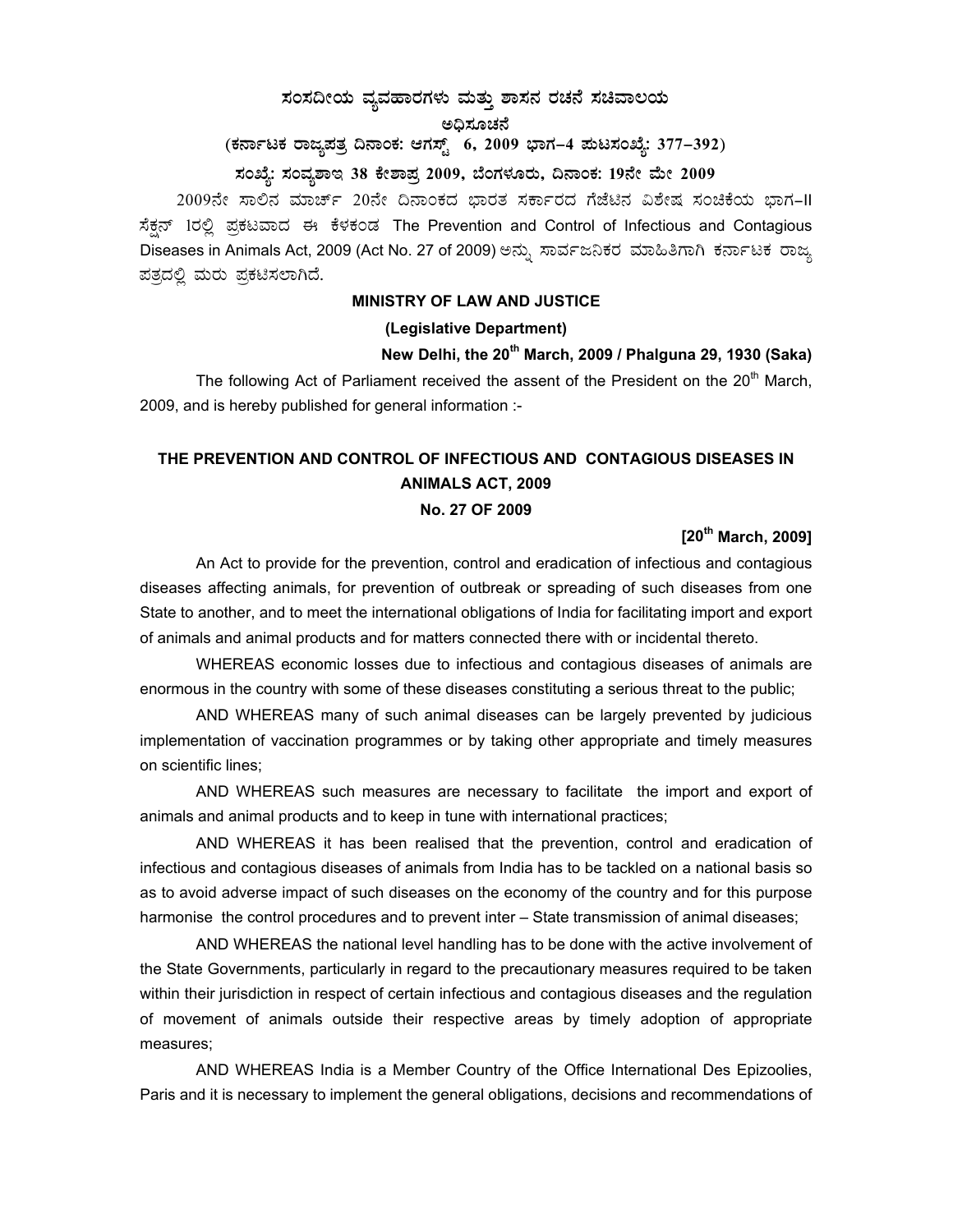the said Organisation and abide by the International Animal Health Code stipulated by the said Organisation:

BE it enacted by Parliament in the Sixtieth Year of the Republic of India as follows:—

# **CHAPTER I**

## **PRELIMINARY**

 **1. Short title, extent and commencement.-** (1) This Act may be called the Prevention and Control of Infectious and Contagious Diseases in Animals Bill, 2009.

 (2) It shall come into force on such date as the Central Government may, by notification, appoint; and different dates may be appointed for different States or for different areas therein as well as for different provisions of this Act, and any reference in any such provision of this Act to the commencement of this Act shall be construed in relation to any State or area or provision as a reference to the coming into force of this Act or, as the case may be, of that provision, in such State or area.

**2. Definitions.-** In this Act, unless the context otherwise requires,-

(a) "animal" means,—

(i) cattle, buffalo, sheep, goat, yak, mithun;

(ii) dog, cat, pig, horse, camel, ass, mule, poultry, bees; and

 (iii) any other animal or bird as the Central Government may, by notification, specify;

(b) "Check Post" means any place established as such by the Director to carry out checking of animals for the purpose of this Act;

(c) "Competent Officer" means any person or officer of the Government notified as a Competent Officer under section 17;

(d) "compulsory vaccination" means vaccination of any animal against any scheduled disease in respect of which vaccination is made mandatory under the provisions of this Act;

(e) "controlled area" means any local area which has been declared as such by the State Government under sub-section (I) of section 6;

(f) "defective vaccine" means any vaccine which is expired, breach in seal, contaminated, improperly stored, unlabelled or with mutilated label;

(g) "Director", in relation to a State, means any officer in charge of the Department of Animal Husbandry or Veterinary Services, or both, notified by the State Government as such for the purpose of this Act;

(h) "free area" means any controlled area which has been declared as such under sub-section (5) of section 6;

(i) "infected animal" means an animal which is infected with any scheduled disease;

(j) "infected area" means an area declared as such under section 20;

(k) "notification" means notification published in the Official Gazette;

(l) "prescribed" means prescribed by rules made under this Act;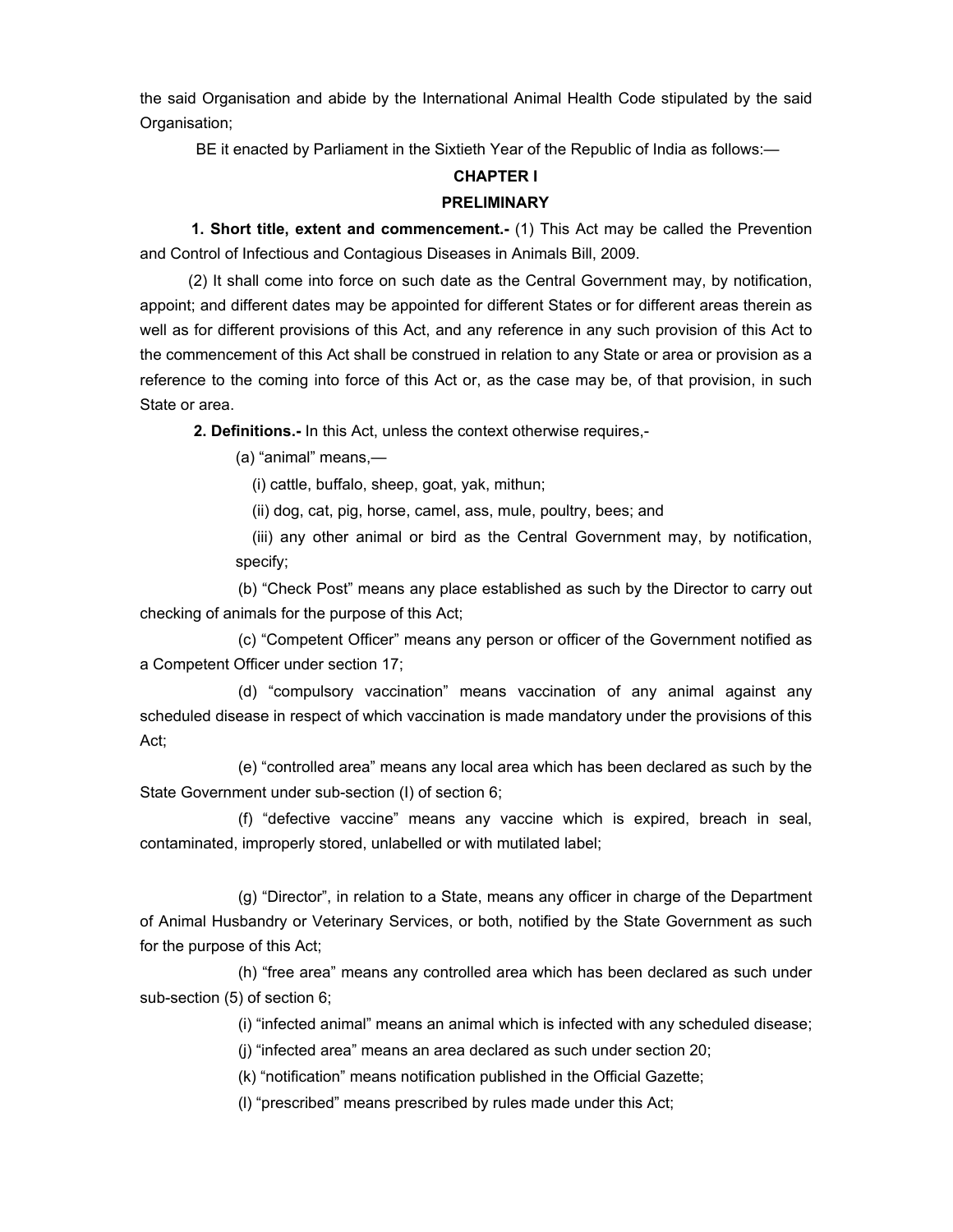(m) "publication" includes propagation of information through the media or newspaper or any other mass media and the means of local communication such as declaration in loud voice and by beating drums in the area;

(n) "Quarantine Camp" means any place declared to carry out quarantine of animals and birds for the purpose of this Act;

(o) "scheduled disease" means any disease included in the Schedule;

(p) "Veterinarian" means a person having a recognised veterinary qualification who, under the law for the time being in force, is allowed to treat animal diseases;

(q) "Veterinary Officer" means any officer, appointed as such by the State Government under clause (b) of section 3;

(r) "Village Officer", in relation to a village, means any person who is authorised or designated as such in accordance with the qualifications prescribed by the State Government.

#### **CHAPTER II**

### **CONTROL OF SCHEDULED DISEASES**

 **3. Appointment of Veterinary officers.-** The State Government may, by notification, appoint-

(a) such number of persons, as it deems proper, to be Veterinarians to undertake inspection and specifying the local limits of their respective jurisdiction; and

(b) such number of Veterinarians, as it deems proper, to be Veterinary Officers, who shall exercise their powers and discharge their duties within the local limits of their jurisdiction as may be specified in the said notification.

**4. Reporting scheduled diseases obligatory.-** (1) Every owner, or any other person, non-governmental organisation, public bodies or the village panchayat, in charge of any animal which he or it has reason to believe to be infective of a scheduled disease shall report the fact to the Village Officer or village panchayat in-charge, who may report the same in writing to the nearest available Veterinarian.

 (2) The Village Officer shall visit the area falling within his jurisdiction for reporting any outbreak of the disease.

 (3) Every Veterinarian shall, on receipt of a report under sub-section (1), or otherwise, if he has reason to believe that any animal is infected with a scheduled disease, report the matter to the Veterinary Officer.

 (4) Where in any State there is any occurrence of scheduled disease in relation to any animal, the Director shall send an intimation to the Directors of the States which are in the immediate neighbourhood of the place where there is such occurrence, for taking appropriate preventive measures against the spread of the disease.

 **5. Duty to segregate infected animals.-** (1) Every owner or person in charge of an animal, which he has reason to believe is infective of a scheduled disease, shall segregate such animal and have it kept in a place away from all other animals which are healthy, and take all possible steps to prevent the infected animal from coming in contact with any other animal.

(2) The owner or other person in charge of, or having control over, the animal referred to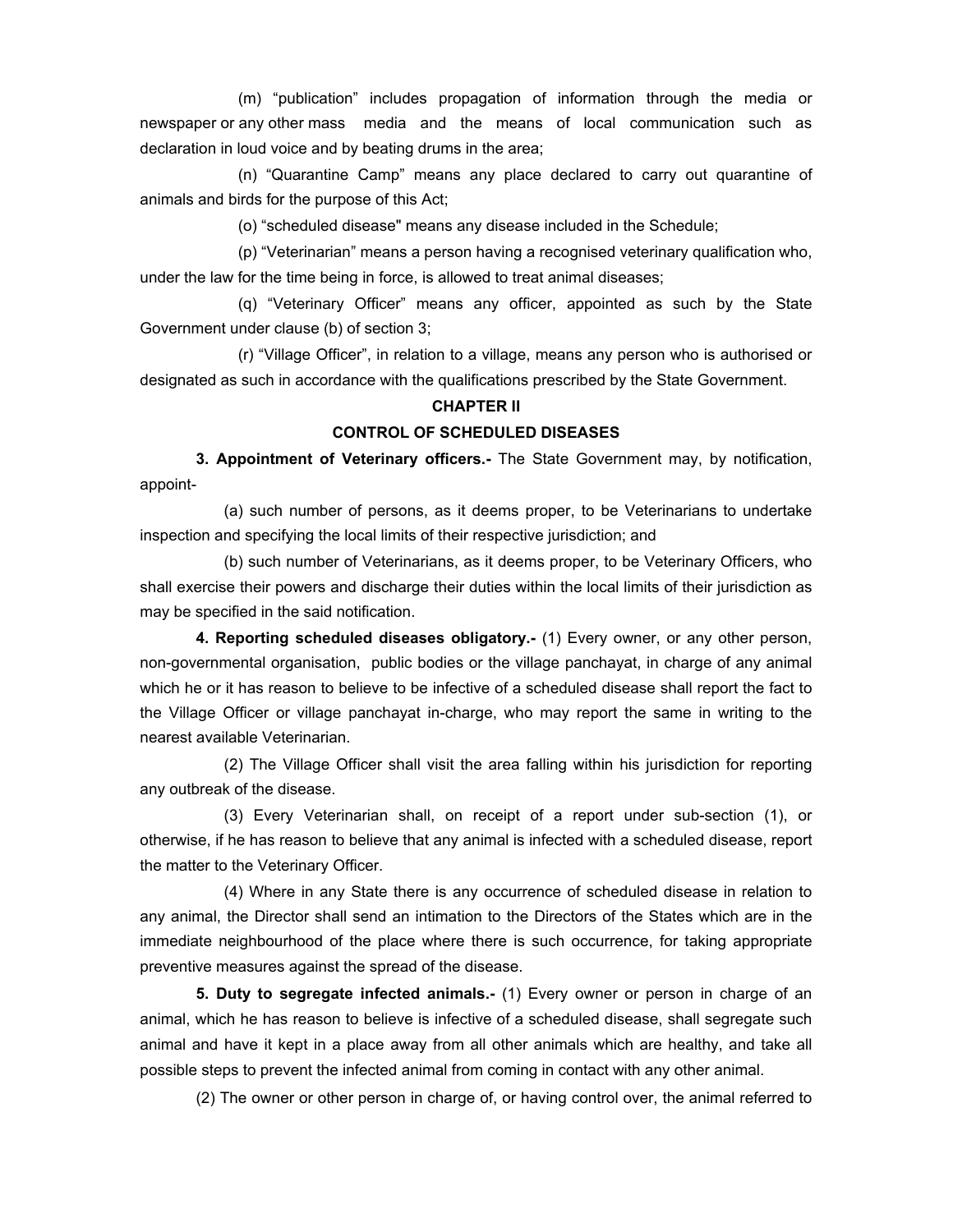in sub-section (1) shall conform that animal and prevent it from grazing in a common place or to drink water from any common source including a vessel, pond, lake or river.

 (3) All other infected animals shall be segregated by the Municipality, Panchayat or other local administration.

 **6. Notification of controlled areas and free areas.-** (1) The State Government may, with the object of preventing, controlling or eradicating any scheduled disease, by notification, declare any area to be a controlled area in respect of any scheduled disease affecting any species of animal and any other species that may be susceptible to the disease specified in the said notification.

(2) The State Government shall also cause the substance of the notification issued under sub-section (i) to be published in a local newspaper in the vernacular language and by declaration in loud voice and by beating drums in the area.

 (3) Where a notification has been issued under sub-section (1), all animals of the species in the controlled area shall be subjected to compulsory vaccination against that disease, and be subjected to such other measures against the disease, in such manner and within such time as the State Government, may, by public notice, direct.

 (4) The State Government shall make available necessary vaccine and it shall be obligatory on the part of every owner, or the person in charge of an animal which is required to be vaccinated under sub-section (3), to get the animal compulsorily vaccinated.

 (5) Where the State Government is satisfied, on a report received from the Director or otherwise, that, in any controlled area, any of the scheduled diseases affecting any species of animal is no longer prevalent, it may, by notification, declare the area to be a free area in respect of that disease in relation to the particular species of animal.

 (6) Where a notification has been issued under sub-section(s), no animal of the species or of any other susceptible species with regard to which it is a free area shall be allowed to enter the free area unless duly immunized by vaccination against that particular disease.

 **7. Prohibition of movement of animals from controlled area.-** (1) Where a notification has been issued under sub-section (1) of section 6 declaring any area as a controlled area in relation to any disease affecting any species of animals, no animal belonging to that species shall be moved from the place where it is kept.

 (2) The Director may, for the purpose of control, prevention or eradication of any scheduled disease, in respect of any area, by order published in the Official Gazette, prohibit the movement of all animals belonging to any species specified therein, from the place where it is kept, to any other place.

(3) Nothing contained in sub-sections (1) and (2) shall be deemed to prohibit-

(a) the movement of any animal referred to therein, from the place where it is kept. to the nearest place where it can be got vaccinated, so long as the animal is being moved for the purpose of its immunization by vaccination; or

(b) the movement of any such animal, so long as it is accompanied by a valid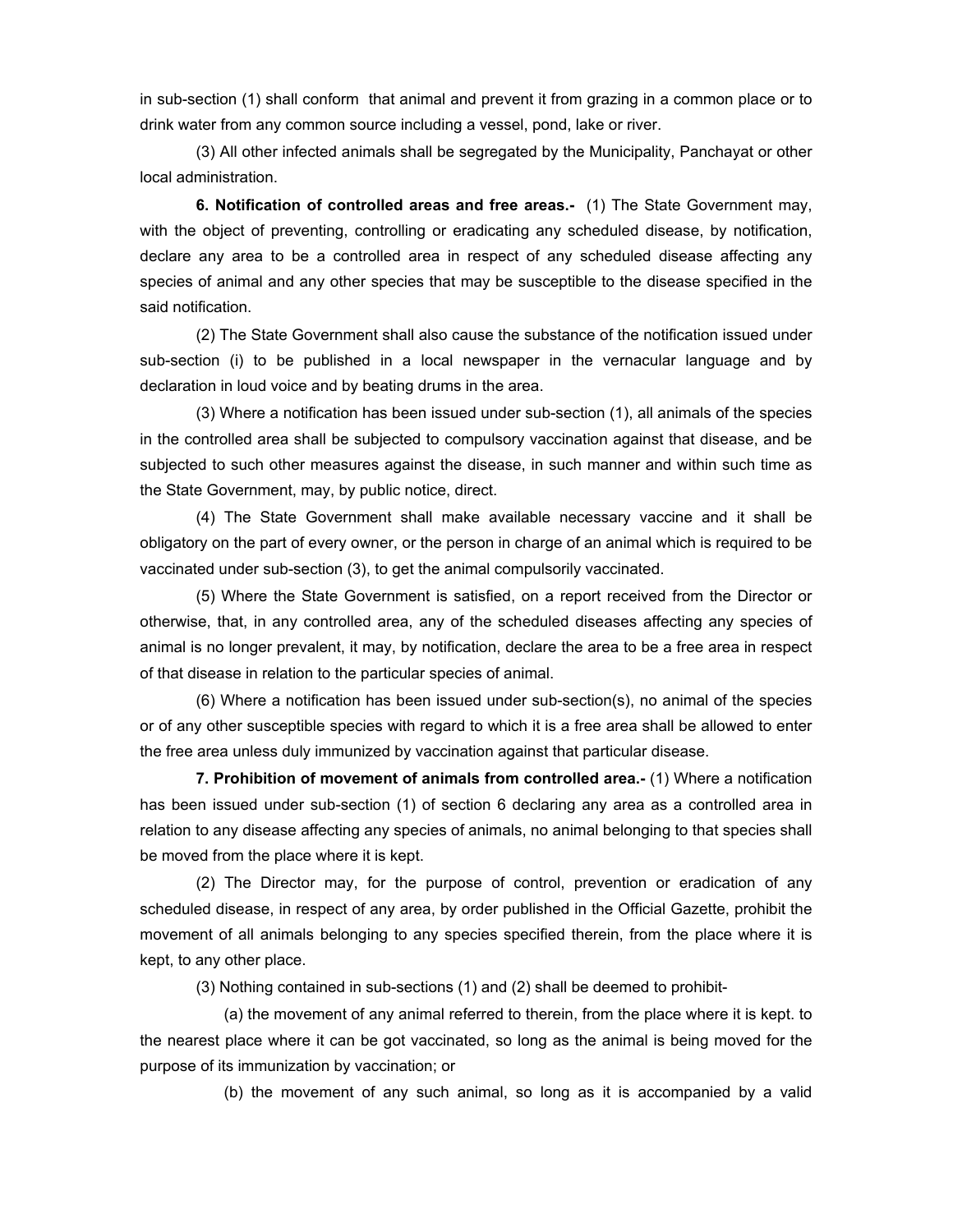certificate of vaccination to indicate that the animal is duly immunized against the particular disease and it bears proper mark of such vaccination.

**8. Vaccination, marking and issue of vaccination certificate.-** (1) The vaccine to an animal may be administered by any person competent under the law for the time being in force to administer it, and issue a certificate of administration of vaccination.

 (2) Where any animal has been vaccinated for any scheduled disease in compliance with the provisions of sub-section (1), the person vaccinating the animal shall cause to put a mark by branding, tattooing or ear tagging, or in such other manner as the Director may, by general or special order, direct and the same shall, unless otherwise specified by the Director, shall not be removed.

 (3) The authority issuing a certificate of vaccination shall specify the date of vaccination, dates of manufacture and expiry of the vaccine and the date up to which the vaccination of the animal with the particular vaccine shall be valid.

 **9. Contents of vaccination certificate.-** Every vaccination certificate issued under this Act shall be in such form and shall contain such particulars as may be prescribed by the Central Government.

 **10. Entry and exit of animals into controlled area and free area.-** (1) Where any area has been declared as a controlled area under sub-section (1) of section 6 in respect of any disease affecting any species of animals, no animal belonging to that species shall be taken out of, or brought into that area save as provided in section 16.

 (2) The Director may, by notice duly published in the Official Gazette and at least in one daily local newspaper in vernacular language, extend the prohibition contained in sub-section (1) to any other species of animals, if animals belonging to that species are also likely to be infected with that disease.

 (3) No carrier of goods or animal shall carry any animal from or out of a controlled area, free area or infected area by land, sea or air unless he complies with the provisions of section 16.

 (4) Nothing contained in sub-sections (1) to (3) shall apply to the carriage by railway of an animal

referred to in those sub-sections through any area which, for the time being, is declared as a controlled area or infected area so long as the animal is nor unloaded (for whatsoever purpose or duration) in any place within that area:

 Provided that the State Government may, by notification, declare that any species of animal so carried through any local area within the State shall be duly immunized against such scheduled disease, in such manner and within such time as may be specified in that notification and a certificate of vaccination shall be a pre-requisite for the transportation of the animals by the railways through that area:

 Provided further that, where any notification as referred to in the first proviso has been issued, it shall be incumbent on the State Government to intimate that fact to the concerned railway authorities so as to enable them to satisfy themselves about the immunization of the animal before transporting it through the local area of the State.

**11. Precautionary measures in relation to controlled areas.-** No person take out of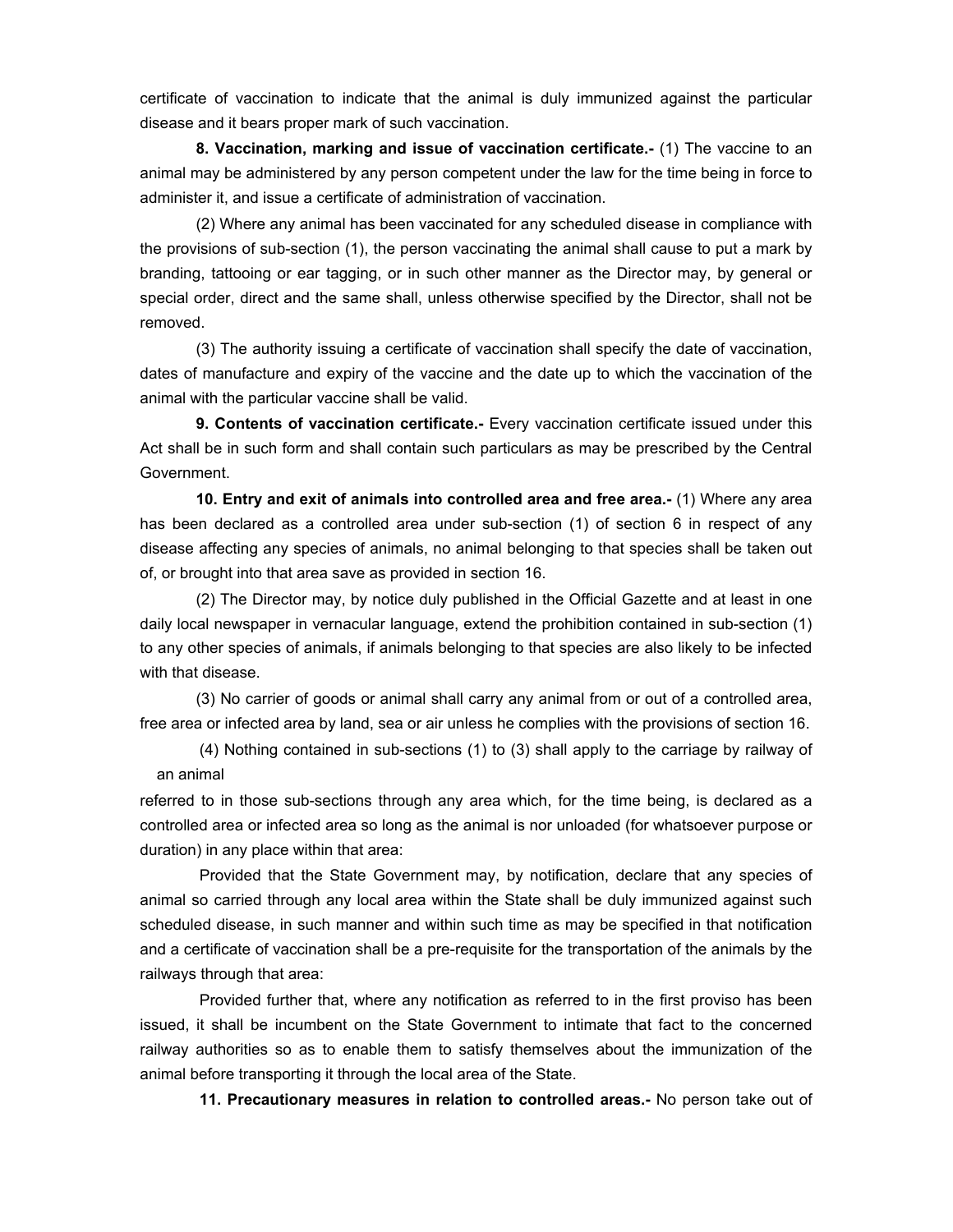the controlled area-

(a) any animal alive or dead, which is infected with, or reasonably suspected to have been infected with, any scheduled disease notified under sub-section (1) of section 6,

(b) any kind of fodder, bedding or other material which has come into contact with any animal infected with such disease or could, in any manner, carry the infection of the notified disease, or

(c) the carcass, skin or any other part or product of such animal

**12. Prohibition of markets, fairs, exhibition, etc., in the controlled areas.**- No person, organisation or institution shall hold any animal market, animal fair, animal exhibition and carry on any other activity which involves grouping or gathering of any species of animals within a controlled area:

 Provided that the Competent Officer may, suo mote or on application made to him in this behalf, relax the prohibition in relation to any species of animals, in a case where animals belonging to that species are not susceptible to the scheduled disease and are incapable of carrying it, if he is satisfied that in the public interest it is necessary to accord such relaxation.

**13. Prohibition of bringing of infected animals into market and other places.-** No person shall bring or attempt to bring into market, fair, exhibition or other congregation of animals or to any public place, any animal which is known to be infected with a scheduled disease.

**14. Check Posts and Quarantine Camps.-** (1) The Director may establish as many **Quarantine** 

Camps and Check Posts within the State as may be required-

(a) for the detention of animals suffering from any scheduled disease or of animals which have come into contact with or have been kept in the proximity of any such infected animal;

(b) for ensuring the prevention of entry into or exit from any controlled area or infected area or free area, of any animal belonging to the species of animals in respect of which a notification, issued under sub-section (1) of section 6, or an order issued under sub-section (2) of section 7, is in force.

(2) Any animal which is required to be detained, inspected, vaccinated, or marked, may be kept in the Quarantine Camp for such period as the Competent Officer may direct.

(3) Every animal detained at a Quarantine Camp shall be under the custody of the person in charge of the camp, and shall be vaccinated and marked.

(4) The officer in charge of the Quarantine Camp shall, at the time of release of an animal from the station, grant a permit, in such form as may be prescribed by the State Government, to the person taking charge of the animal, and every such person shall be bound to produce the permit whenever required to do so by any Competent Officer.

 **15. Inspection and detention of animals at Check Posts and Quarantine Camps.-** (1) Every person in charge of any Check Post or Quarantine Camp shall inspect any animal stopped at the Check Post, or detained therein or at the Quarantine Camp.

 (2) The manner of inspection and the period of detention of the animal at the Check Post or at the Quarantine Camp for the purpose of inspection or for the administration of compulsory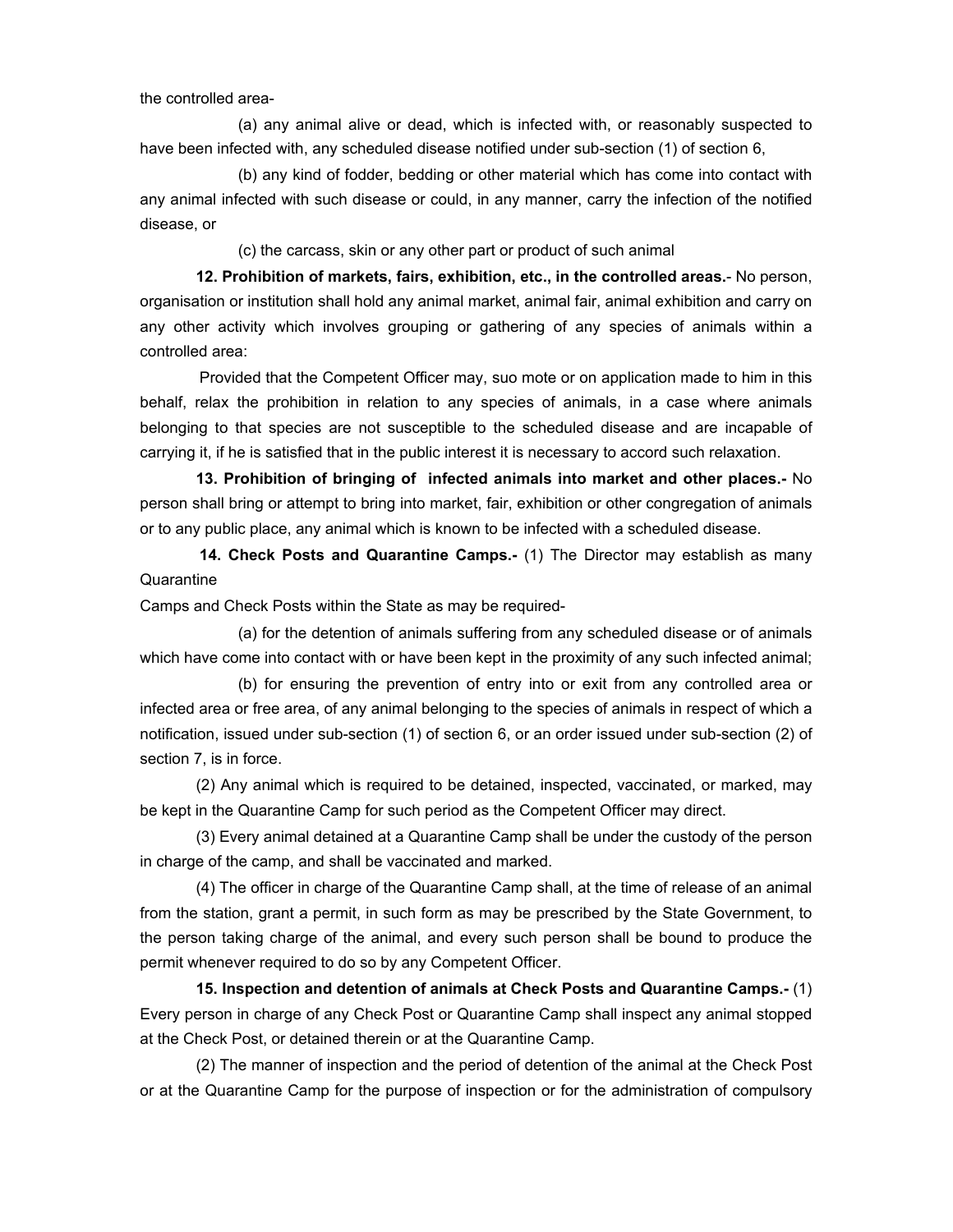vaccination, the marking of animals and the form and manner in which permit for entry in respect of any animal may be issued, shall be such as may be prescribed by the State Government.

 **16. Entry and exit of vaccinated animals into controlled and free areas.-** Notwithstanding anything contained in section 10, an animal belonging to the species of animals in respect of which an area has been declared as a controlled or free area in relation to any scheduled disease, which has been duly vaccinated against that disease, shall be allowed to enter into or be taken out of the controlled area or free area, or to be taken out of any other place on the production of a certificate to the effect that vaccine against that disease has been administered and a period of not less than twenty-one days has elapsed thereafter.

**17. Appointment of Competent Officers.-** The State Government may, for the proper implementation of the provisions of this Act, by notification, authorise any person to exercise any power or discharge any duty as a Competent Officer, under this Act, who shall exercise such powers and such duties within the local limits of his jurisdiction as may be specified in the notification.

**18. Cleaning and disinfection of carriers.-** (1) Every common carrier whether a vessel or vehicle shall be cleaned and disinfected immediately before and after the transportation of any animal in that vessel or vehicle, and so also any other place where the animal has been kept in transit.

(2) Where any area has been declared as a controlled area or free area in respect of any scheduled disease affecting any species of animal, the Director may, by an order duly published in the Official Gazette and in a local newspaper in the vernacular language, direct the owner of every vehicle in which any animal belonging to that species is carried, to have the vehicle properly cleaned and disinfected.

**19. Powers of entry and inspection.-** Any Veterinary Officer or other Competent Officer may enter upon and inspect any land or building or place, vessel or vehicle, for the purpose of ensuring compliance of the provisions of this Act or the rules or orders made there under by the persons responsible for such compliance.

# **CHAPTER III INFECTED AREAS**

**20. Declaration of infected areas.-** If the Veterinary Officer, upon receipt of a report from a Veterinarian or otherwise, is satisfied that, in any place or premises falling within his jurisdiction, an animal has been infected with any scheduled disease, or that an animal, which he has reason to believe has been so infected, is kept, may, by notification and publication in at least one local newspaper in the vernacular language and by declaration in loud voice and by beating drums, declare such area as he may deem fit (including the place or premises aforesaid) to be an infected area.

**21. Effect of declaration of infected areas.-** (1) Where an area has been declared as an infected area under section 20, all provisions of this Act which are applicable in relation to a controlled area shall mutatis mutandis apply thereto as if for the words "controlled area", the words "infected area" have been substituted.

(2) Without prejudice to the generality of the provisions contained in sub-section (1), the following further provisions shall apply in relation to an infected area, namely:-

(a) in respect of every animal in that area which is infected or reasonably believed to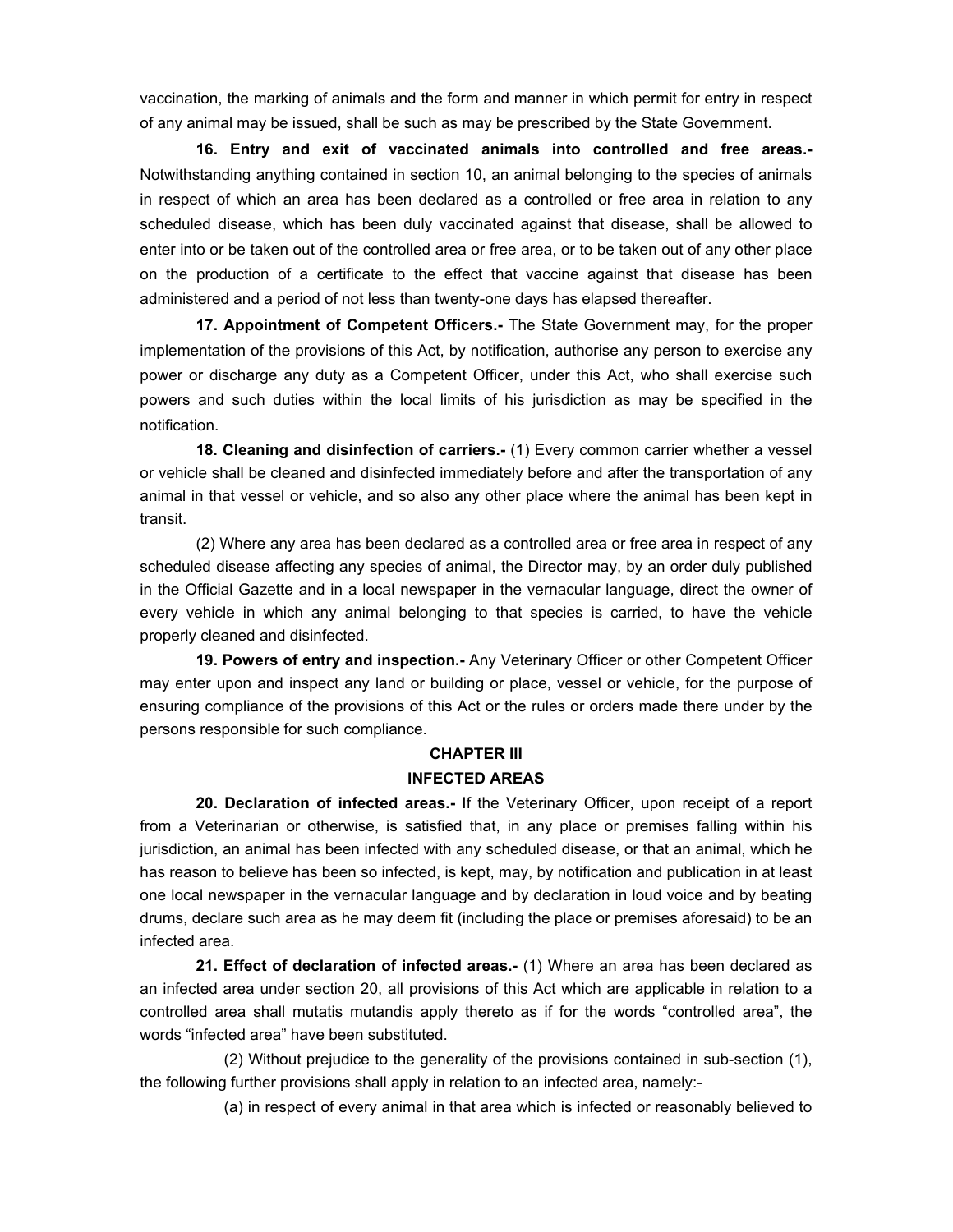be infected, with any scheduled disease, the owner or other person in charge of the animal, shall forthwith get it treated by a Veterinarian;

(b) all articles, which are likely to have come into contact with any animal referred to in clause (a), shall be treated or disposed off in such a manner as the Veterinarian may direct;

(c) every Veterinarian shall, for the purpose of inspection, have the power to enter any place or premises where any animal is kept or is likely to be kept;

(d) the owner or any other person in charge of the animal referred to in clause (a) shall keep the animal in isolation forthwith, and also take such other measures as may be necessary for the prevention, treatment and control of the disease as the Veterinarian may direct.

**22. Denotification of infected area.-** if the Veterinary Officer, after such enquiry as he may deem fit, is satisfied that there is no longer the threat or danger of any animal being infected with the scheduled disease in any infected area, by notification and publication in a local newspaper in vernacular language, declare that the area is no longer an infected area as aforesaid, whereupon all the restrictions referred to in section 21 shall cease to apply.

# **CHAPTER IV**

#### **INFECTED ANIMALS**

**23. Segregation, examination and treatment of infected animals.-** (1) Where the Veterinarian has, on receipt of a report or otherwise, reason to believe that any animal is infected with a scheduled disease, he may, by order in writing, direct the owner or any other person in charge of such animal—

(a) to keep it segregated from other apparently healthy animals; or

(b) to subject it to such treatment as may be required under the circumstances.

(2) Where any action has been taken in pursuance of sub-section (1), the Veterinarian shall forthwith give a detailed report of the incidence of the disease to the Veterinary Officer.

(3) On receipt of a report from the Veterinarian, the Veterinary Officer shall, as soon as possible, examine that animal as well as any other animal which could have come in contact with it, and for that purpose, submit the animal to such test and medical examination as may be required under the circumstances.

(4) If, after such test and examination, the Veterinary Officer is of the opinion that an animal is not infected with any of the scheduled diseases, he shall issue a certificate in writing that the animal is not infected with any such disease.

**24. Drawing samples from animals.-** Where the Veterinary Officer considers it necessary for the purpose of ascertaining whether the animal which is suspected to have been infected with any scheduled disease or susceptible to such infection is actually infected, or for the purpose of ascertaining the nature of the scheduled disease with which an animal is infected, he may draw such samples, as may be required, from the animal for the purpose of carrying out such investigations as he may deem necessary under the circumstances.

(2) The Veterinary Officer or any other Competent Officer shall draw samples from any animal for the purposes of ascertaining whether the animal has been vaccinated against any disease, or whether the vaccination of the animal has been effective in conferring it immunity and have the samples examined, in such manner as he may deem necessary.

**25. Resort to euthanasia for infected animals.-** If the Veterinary Officer deems it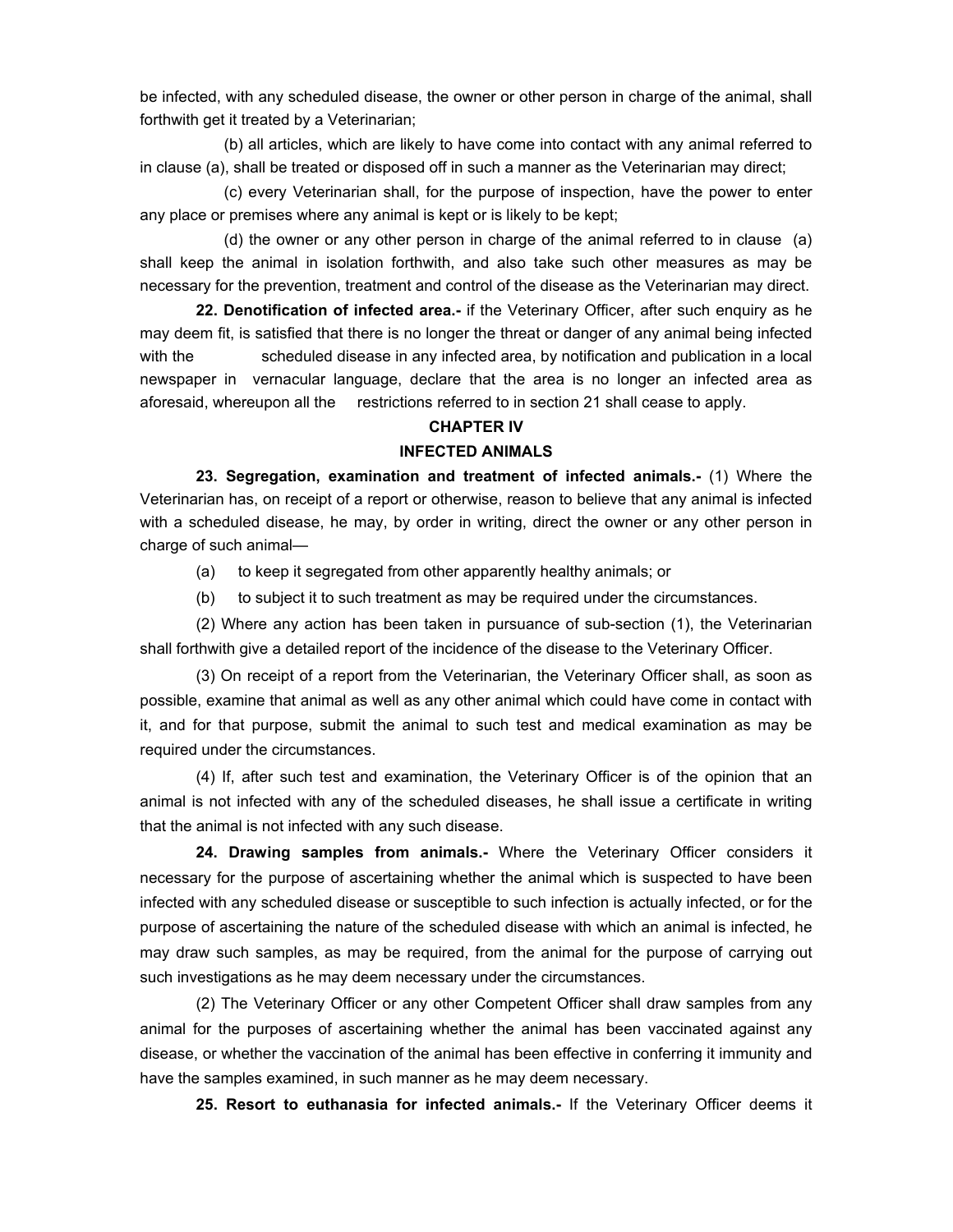necessary that an animal, which is infected with a scheduled disease, euthanasia has to be resorted to, for preventing the spread of the disease to other animals in the area or to protect public health if the disease is of zoonotic importance, he may, notwithstanding anything contained in any other law for the time being in force, by an order in writing, direct euthanasia of the animal and the carcass disposed of immediately to his satisfaction.

**26. Disposal of carcass.-** Every person in possession of carcass (or any part thereof) of any animal, which, at the time of its death, was infected with any scheduled disease or was suspected to have been infected, shall dispose it of in such manner as may be prescribed.

**27. Powers of Veterinary Officer and Veterinarian to hold postmortem examination.-** (1) Where the Veterinary Officer or any Veterinarian has reason to believe that the death of an animal has been caused by an infection of any scheduled disease, he may make or cause to be made a post-mortem examination of the animal and for that purpose he may cause the carcass of any such animal to be exhumed where required followed by proper disposal after necessary examination and post-mortem.

(2) Every examination and post-mortem referred to in sub-section (1) shall be conducted in such manner, and the report of post-mortem shall be in such form, as may be prescribed.

**28. Seizure and removal of certain animals.-** Where any animal which is infected or suspected to have been infected is found without any person claiming to be its owner, or where a valid order or direction given in relation to any such animal is not promptly complied with by the owner or other person in control of the animal, it shall be open to the Veterinary Officer or any other Competent Officer, to seize the animal and remove it to a place of isolation or segregation, as he may deem proper.

#### **CHAPTER V**

#### **ENFORCEMENT AND PENALTIES**

 **29. Enforcement of orders and recovery of expenses.-** (1) Where by any rule, notification, notice, requisition, order or direction made under this Act, any person is required to take any measure or to do anything-

(a) in respect of any animal, carcass of any animal or other thing in his custody or charge, the same shall be promptly complied with by that person;

(b) in case of any stray or ownerless animal, carcass of such animal or parts thereof, the same shall be promptly complied with by the municipality or Panchayat, as the case may be, at its cost.

(2) If the measures as referred to in sub-section (1) are not taken within such time as may be allowed for the purpose, the authority issuing the notice, requisition, order or direction, may cause the measures to be taken at the cost of the person or municipality or Panchayat, as the case may be, who or which was required to take the measures.

(3) The costs of any measures taken under sub-section (2), shall be recoverable from the person or the municipality or Panchayat, as the case may be, concerned in the manner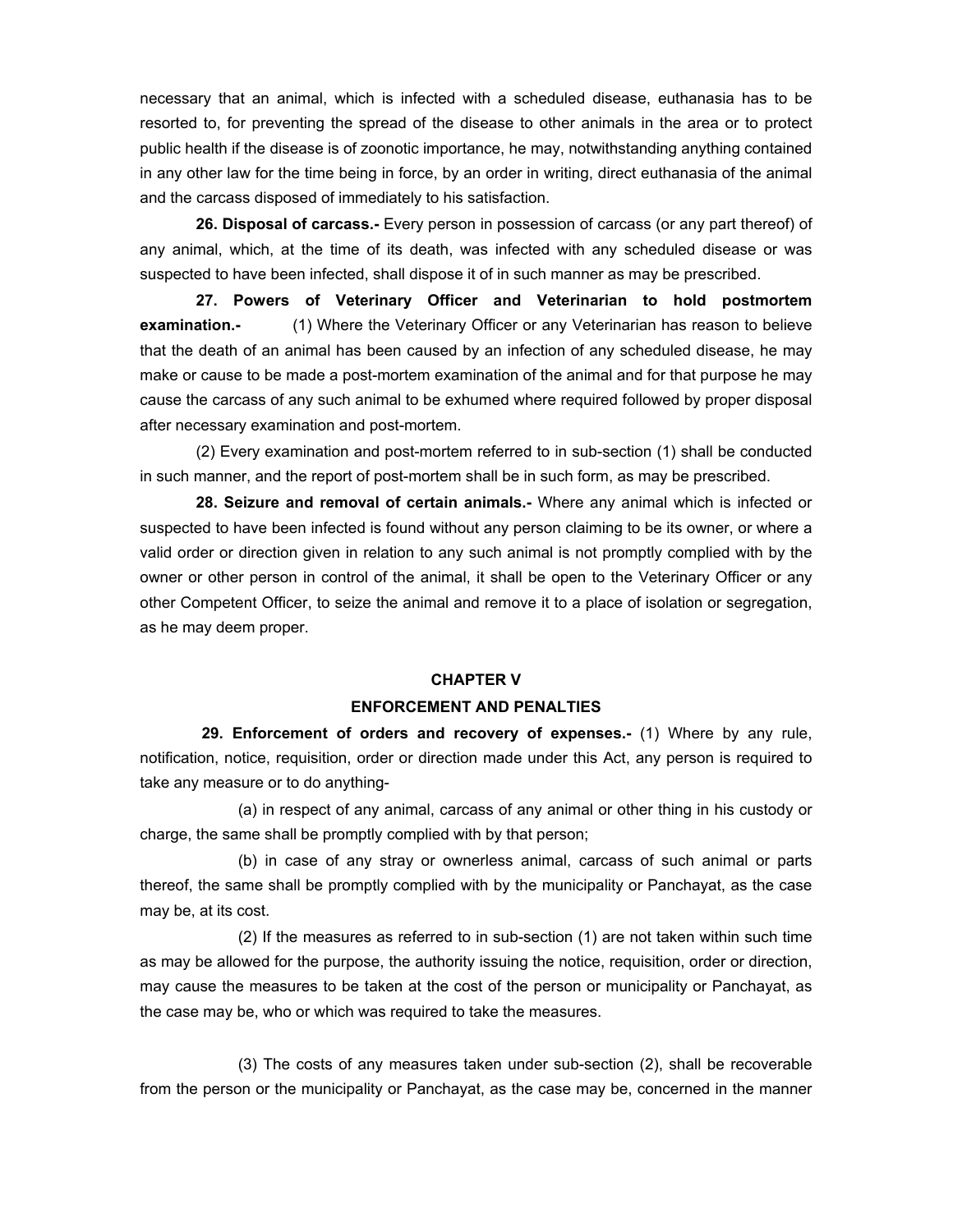provided by the Code of Criminal Procedure. 1973, (2 of 1974) for the recovery of fines imposed by a Court, as if such costs were a fine imposed by a Court.

**30. Village Officers, etc., to assist.-** All Municipal, Panchayat or Village Officers and all officers of the rural and dairy development, revenue, agriculture, animal husbandry and veterinary departments of the State Government, shall be bound-

(a) to give immediate information to the Veterinary Officer and to the Veterinarian having jurisdiction in the area regarding the prevalence of a scheduled disease amongst any animal or species of animals, in the area;

(b) to take all necessary measures to prevent the outbreak or spread of any scheduled disease; and

(c) to assist the Veterinary Officer and the Veterinarian in the discharge of their duties or in the exercise of their powers under this Act.

**31. Penalty for issuing vaccination certificate without authority or administering defective vaccine.-** If any person issues a vaccination certificate,-

(a) without authority or competence in that behalf, or

(b) after administering the vaccine which is known to be defective in any manner,

he shall be guilty of an offence punishable with a fine of five thousand rupees or in case of nonpayment of fine with imprisonment which may extend to one month, and in the case of any subsequent offence, with fine of ten thousand rupees or with imprisonment which may extend to three months.

**32. Penalties.-** Any person who contravenes the provisions of this Act or obstructs the Competent Officer in performing his duties shall be guilty of an offence punishable with fine which may extend to one thousand rupees, and in case of failure to pay the penalty with imprisonment for a term which may extend to one month; and in the case of any subsequent offence (whether under the same provision or any other provision of this Act except in case of sections 31 and 33) with a fine of two thousand rupees, or with imprisonment for a term which may extend to two months in case of non-payment of the penalty.

**33. Penalty for placing infected animal or carcass in river, etc.-** Whoever places or causes or permits to be placed in any river, lake, canal or any other water body, the carcass or any part of the carcass of any animal which at the time of its death was known to be infected, shall be guilty of an offence and, on conviction, be punished, in the case of a first offence with fine of two thousand rupees or with imprisonment of one month in case of non-payment of fine and in the case of subsequent conviction with a fine of five thousand rupees or imprisonment for a term which may extend to three months or with both.

**34. Offences by companies.-** (1) Where an offence under this Act has been committed by a company, every person who at the time the offence was committed was in charge of, and was responsible to, the company for the conduct of the business of the company, as well as the company, shall be deemed to be guilty of the offence and shall be liable to be proceeded and punished accordingly:

Provided that nothing contained in this sub-section shall render such person liable to any punishment provided in this Act, if he proves that the offence was committed without his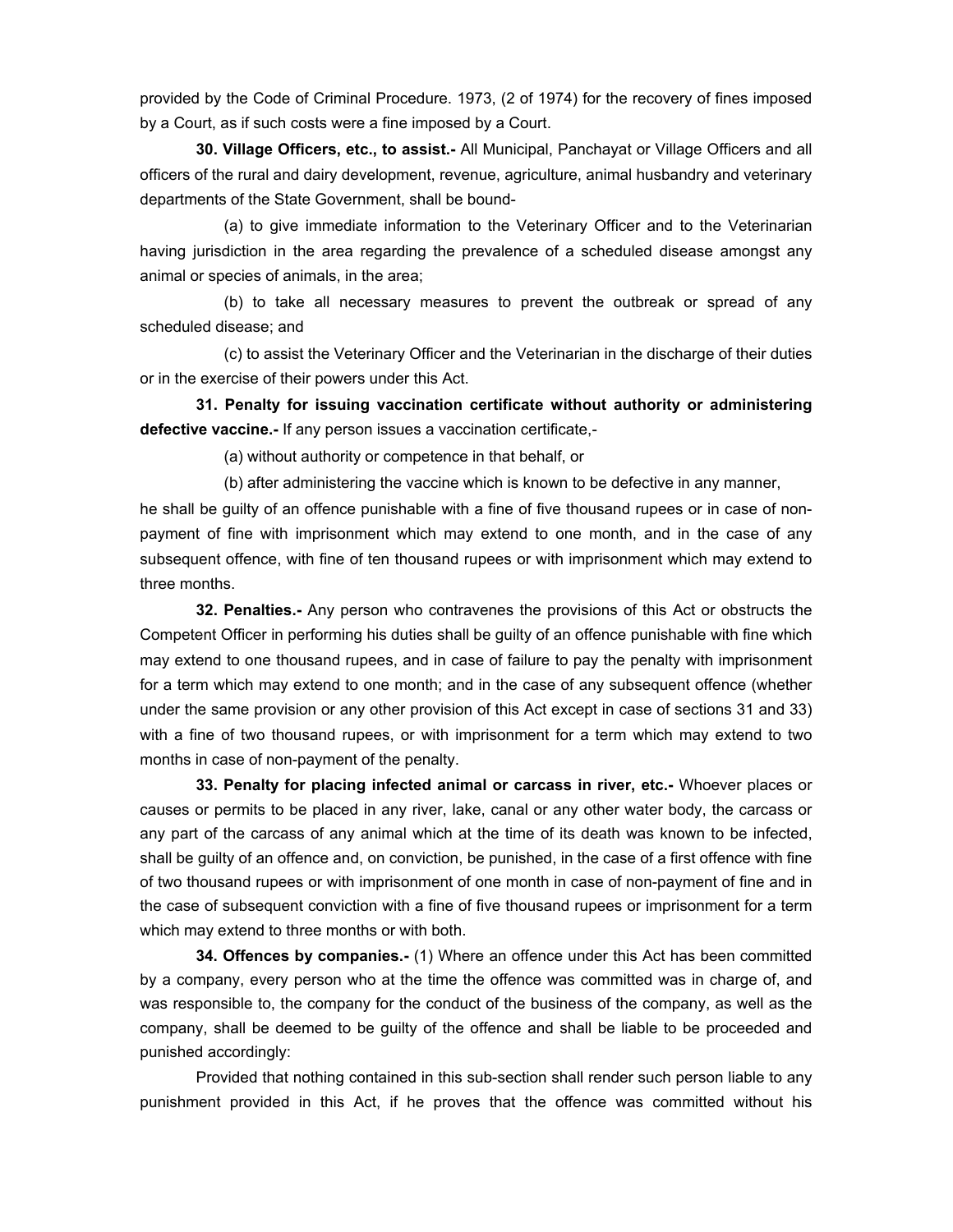knowledge or that he had exercised all due diligence to prevent the commission of such offence.

(2) Notwithstanding anything contained in sub-section (1), where an offence under this Act has been committed by a company and it is proved that the offence has been committed with the consent or connivance of, or is attributable to any neglect on the part of, any director, manager, secretary or other officer of the company, such director, manager, secretary or other officer shall also be deemed to be guilty of that offence and shall be liable to be proceeded against and punished accordingly.

**Explanation.-** For the purposes of this section,-

(a) "company" means any body corporate and includes a co-operative society registered or deemed to be registered under any law for the time being in force, a firm or other association of individuals; and

(b) "director", in relation to a firm, means a partner in the firm.

#### **CHAPTER VI**

# **PRECAUTIONARY MEASURES ON CAUSATIVE ORGANISM, ETC.**

**35, Prevention of escape of causative organism.-** (1) In every institution, laboratory or clinic, engaged in the manufacture, testing or research, related to vaccines; sera, diagnostics or chemotherapeutic drugs and aimed at the prevention or treatment of any scheduled disease, adequate precautionary measures shall be taken-

(a) to ensure that the causative organism of any scheduled disease does not escape or otherwise get released;

(b) to guard against any such escape or release; and

(c) to warn and to protect everyone concerned in the event of any escape.

(2) Notwithstanding anything contained in any other law for the time being in force, every animal-

(a) used for the manufacture, testing or research as referred to sub-section (1), or

(b) which is likely to carry or transmit any scheduled disease,

shall be promptly administered euthanasia and disposed of by the person in charge of or having control of the institution, laboratory or clinic, as the case may be, referred to in that sub-section.

(3) Every person who is in charge of or having control of an institution, laboratory or clinic referred to in sub-section (1) comply with the provisions of sub-section (1) and subsection (2); and in the event of non-compliance he shall be guilty of an offence punishable with fine which may extend to twenty thousand rupees or imprisonment for a term which may extend to six months or with both, and in case the establishment is in commercial manufacturing of vaccines or medicine, a temporary suspension of licence up to a period of one year may also be imposed.

#### **CHAPTER VII**

#### **MISCELLANEOUS**

**36. Power to delegate.-** The State Government may, by notification, delegate to any officer or authority subordinate to it, all or any of the powers conferred on it by or under this Act, except the powers to make rules under sub-section (2) of section 42.

**37. Officers and authorities to function subject to Government control.-** All officers and authorities under this Act shall exercise their powers and discharge their duties conferred or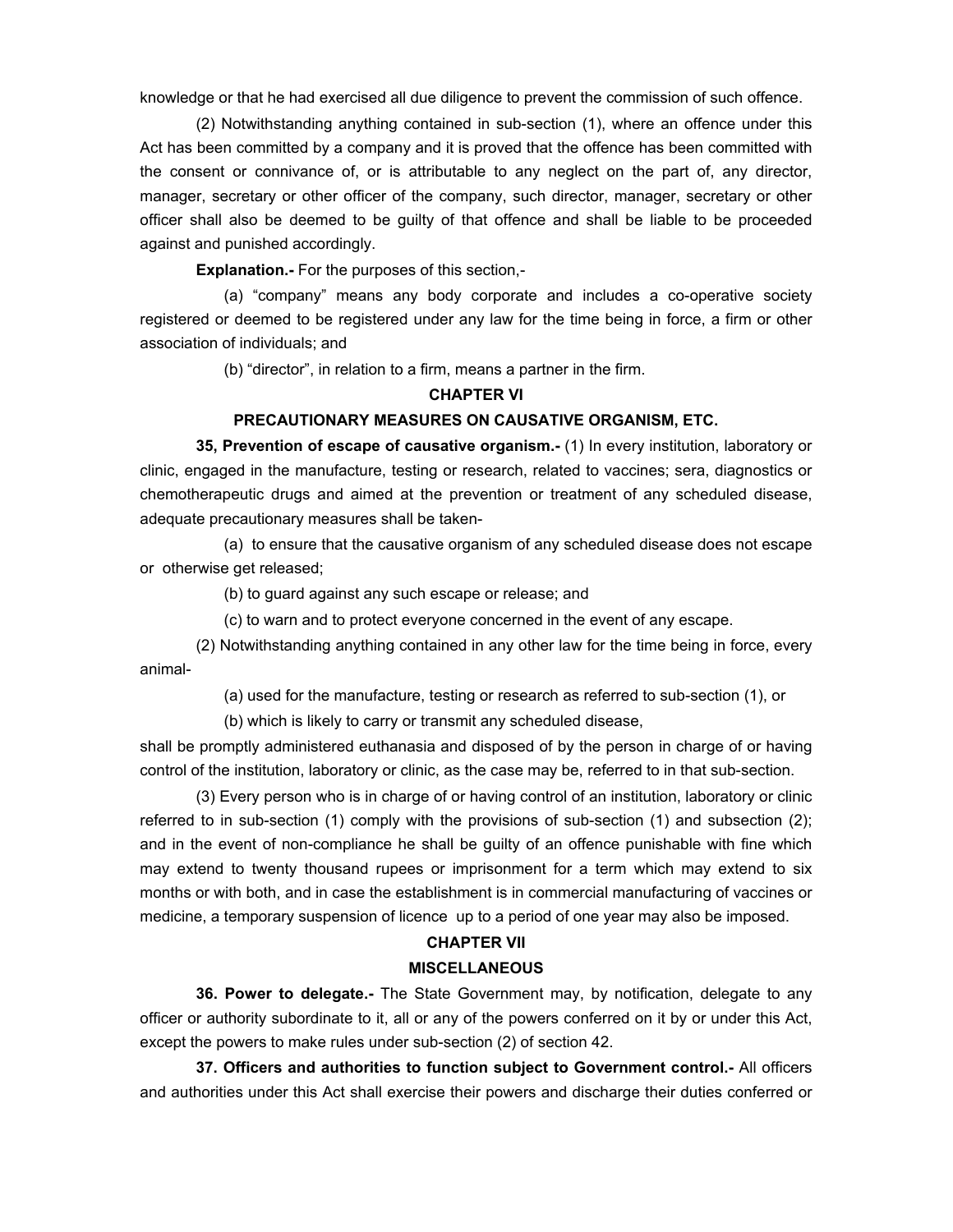imposed on them by or under this Act, in accordance with such orders, not inconsistent with the provisions of this Act, as the Central Government or the State Government may, from time to time, make.

**38. Power to amend the Schedule.-** (1) The Central Government may, by notification, add to, or omit from the Schedule any animal disease and the said disease shall, as from the date of the notification, be deemed to have been added to, or omitted from, the Schedule.

(2) Every notification issued under sub-section (1) shall, as soon as may be after it is issued, be laid before each House of Parliament.

**39. Power to issue directions.-** The Central Government may, with the object of prevention, control and eradication of any infectious or contagious disease of animals, issue such directions to the State Government or other authorities under this Act, from time to time, including directions for furnishing such returns and statistics on scheduled diseases, and vaccination, as it may deem fit and every such direction shall be complied with.

**40. Certain persons to be public servants.-** Every Competent Officer, Director and Veterinary Officer, while exercising any power or performing any duty under this Act. shall be deemed to be a public servant within the meaning of section 21 of the Indian Penal Code. (45 of 1860)

**41. Power to remove difficulties.-** If any difficulty arises in giving effect to the provisions of this Act, the Central Government may, by order published in the Official Gazette, make such provisions, not inconsistent with the provisions of this Act, as appear to it to be necessary or expedient for removing the difficulty:

 Provided that no such order shall be made after the expiry of a period of two years from the date of commencement of this Act.

 (2) Every order made under this section shall, as soon as may be after it is made, be laid before each House of Parliament.

**42. Power of Central Government to make rules.-** (1) The Central Government may, subject to the condition of previous publication, by notification, make rules for carrying out the provisions of this Act.

 (2) In particular and without prejudice to the generality of the foregoing power, such rules may provide for all or any of the following matters, namely:

(a) the form of vaccination certificate and the particulars which such certificate shall contain, under section 9;

(b) the manner of disposal of carcass, under section 26;

(c) the manner of conducting examination and post-mortem under sub-section (1) and the form of report of post-mortem under sub-section (2) of section 27;

(d) any other matter which may be prescribed or in respect of which rules are required to be made by the Central Government.

**43. Power of State Government to make rules.-** (1) The State Government may, by notification and with the prior approval of the Central Government, make rules for carrying out the purposes of this Act.

(2) in particular and without prejudice to the generality of the foregoing power, such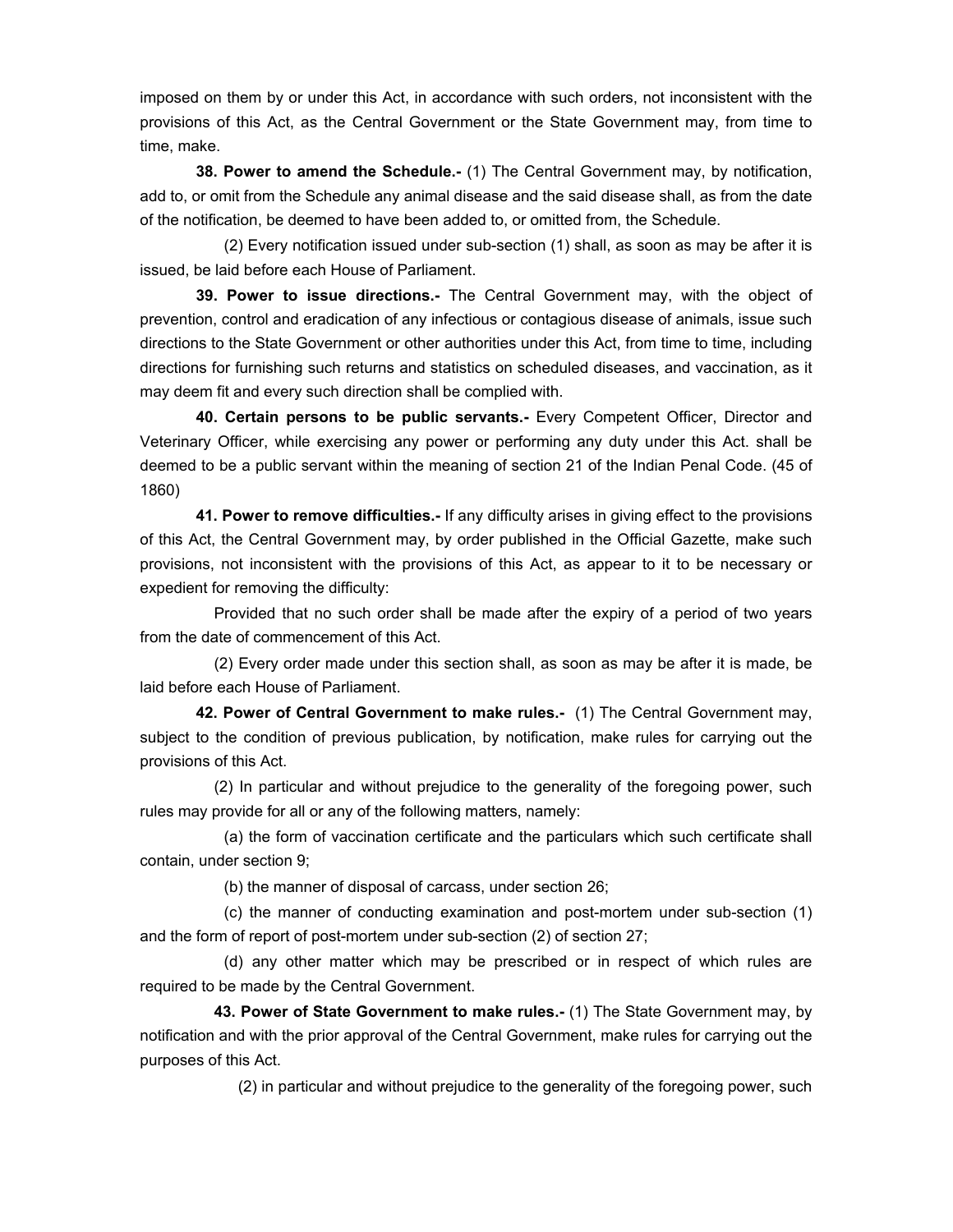rules may provide for all or any of the following matters, namely:-

(a) the form of permit to be granted by the officer in charge of a Quarantine Camp, under sub-section (4) of section 14;

(b) the manner of inspection and the period of detention of an animal at a Check Post or at a Quarantine Camp for the administration of compulsory vaccination and marking of animals and the form and manner of issue of entry permit, under subsection (2) of section 15;

(c) any other matter in respect of which rule is to be or may be made by the State Government.

**44. Laying of rules.-** (1) Every rule made by the Central Government under this Act shall be laid, as soon as may be after it is made, before each House of Parliament, while it is in session, for a total period of thirty days which may be comprised in one session or in two or more successive sessions, and if, before the expiry of the session immediately following the session or the successive sessions aforesaid, both Houses agree in making any modification in the rule or both Houses agree that the rule should not be made, the rule shall thereafter have effect only in such modified form or be of no effect, as the case may be; so, however, that any such modification or annulment shall be without prejudice to the validity of anything previously done under that rule.

(2) Every rule made by the State Government under this Act shall be laid, as soon as may be after it is made, before the State Legislature.

**45. Repeal and savings.-** On the commencement of this Act-

(i) The Glanders and Farcy Act, 1899; (13 of 1899)

(ii)The Dourine Act, 1910; and (5 of 1910)

 (iii) any other corresponding law of any State, so far as it is inconsistent with the provisions of this Act,

shall stand repealed:

Provided that nothing contained in this section shall-

(a) affect the previous operation of any such provision of law or anything duly done or suffered there under.

(b) affect any right, privilege, obligation or liability acquired, accrued or incurred under any such provision of law;

(c) affect any penalty, forfeiture or punishment incurred in respect of any offence committed against any such provision of law; or

(d) affect any investigation, legal proceeding or remedy in respect of any such right, privilege, obligation, liability, penalty, forfeiture or punishment as aforesaid; and every such investigation, legal proceeding or remedy may be continued, instituted or enforced, and any such penalty, forfeiture and punishment may be imposed, as if the aforesaid provisions of law had continued:

 Provided further that, anything done or any action taken under any such provision of law, including any notification, order, notice or receipt issued or declaration made, shall in so far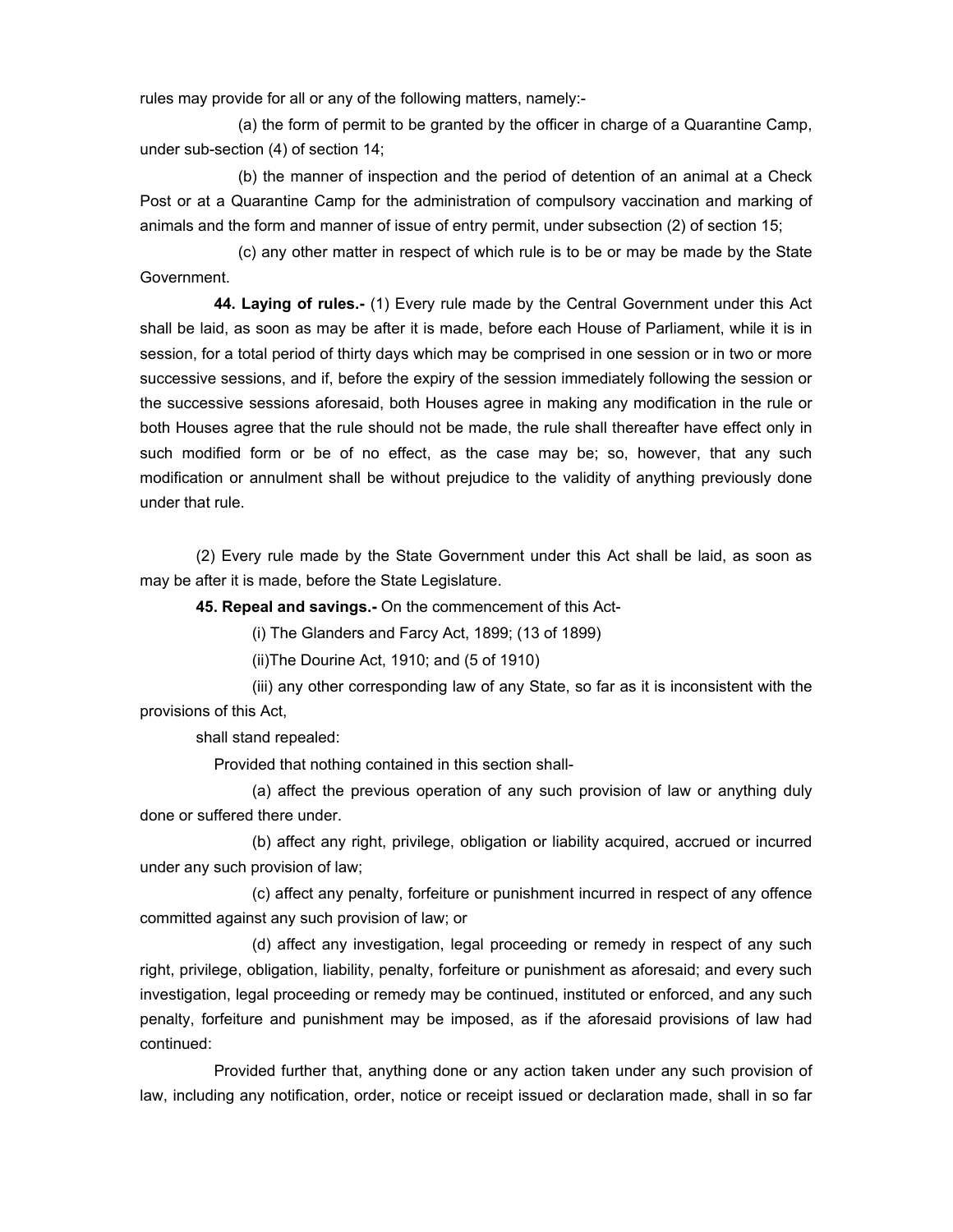as it is not inconsistent with the provisions of this Act, be deemed to have been done, taken, issued or made under the corresponding provisions of this Act, and shall continue in force accordingly, unless and until superseded by anything done or any action taken under this Act.

# **THE SCHEDULE**

# **[See sections 2 (o) and 38]**

### **(a) Multiple species diseases**

- 1. Anthrax.
- 2. Aujeszky's disease.
- 3. Bluetongue.
- 4. Brucellosis.
- 5. Crimean Congo haemorrhagic fever.
- 6. Echinococcosis/hydatidosis.
- 7. Foot and mouth disesase.
- 8. Heartwater.
- 9. Japanese encephalitis.
- 10. Leptospirosis.
- 11. New world screwworm (Cochliomyia hominivorax).
- 12. Old world screwworm (Chrysomya bezziana).
- 13. Paratuberculosis.
- 14. Q fever.
- 15. Rabies.
- 16. Rift Valley fever.
- 17. Rinderpest.
- 18. Trichinellosis.
- 19. Tularemia.
- 20. Vesicular stomatitis.
- 21. WestNile fever.

#### **(b) Cattle diseases**

- 1. Bovine anaplasmosis.
- 2. Bovine babesiosis.
- 3. Bovine genital campylobacteriosis.
- 4. Bovine spongiform encephalopathy.
- 5. Bovine tuberculosis.
- 6. Bovine viral diarrhoea.
- 7. Contagious bovine pleuropneumonia.
- 8. Enzootic bovine leucosis.
- 9. Haemorrhagic septicaemia.
- 10. Infectious bovine rhinotracheitis/infectious pustular vulvovaginitis.
- 11. Lumpy skin disease,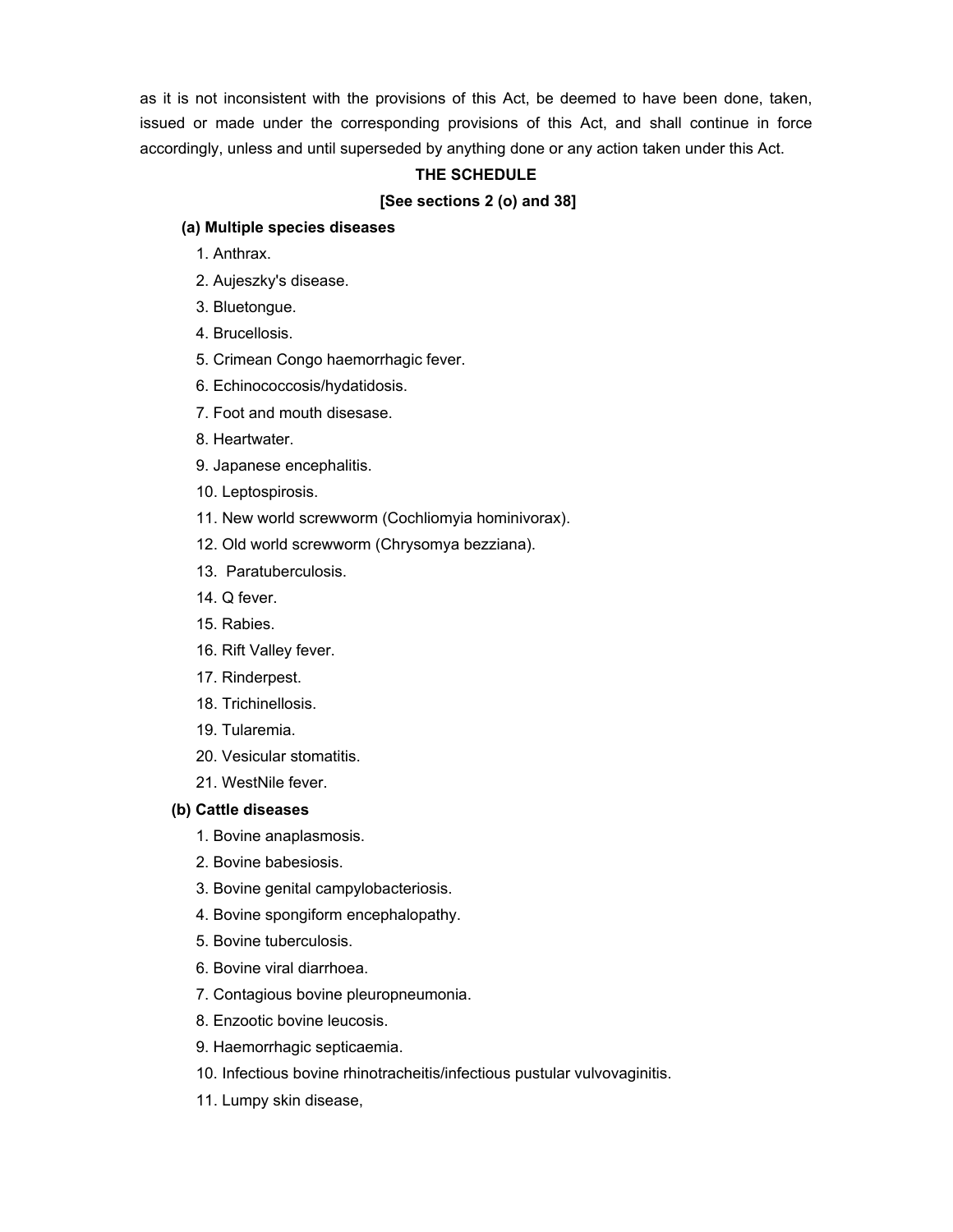- 12. Malignant catarrhal fever.
- 13. Theileriosis.
- 14. Trichomonosis.
- 15. Trypanosomosis.

## **(c) Sheep and goat diseases**

- 1. Caprine arthritis/encephalitis.
- 2. Contagious agalactia.
- 3. Contagious caprine pleuropneumonia.
- 4. Enzootic abortion of ewes (ovine chlamydiosis).
- 5. Maedi-visna.
- 6. Nairobi sheep disease.
- 7. Ovine epididymitis (Brucellaovis).
- 8. Peste des petits ruminants.
- 9. Salmonellosis (S. abortusovis).
- 10. Scrapie.
- 11. Sheep pox and goat pox.

# **(d) Equine diseases**

- 1. African horse sickness.
- 2. Contagious equine metritis.
- 3. Dourine.
- 4. Equine encephalomyelitis (Eastern),
- 5. Equine encephalomyelitis (Western).
- 6. Equine infectious anaemia.
- 7. Equine Influenza.
- 8. Equine piroplasmosis.
- 9. Equine rhinopneumonitis.
- 10. Equine viral arteritis.
- 11. Glanders.
- 12. Surra (Trypanosoma evansi)
- 13. Venezuelan equine encephalomyelitis.

## **(e) Swine diseases**

- 1. African swine fever.
- 2. Classical swine fever.
- 3. Nipah virus encephalitis.
- 4. Porcine cysticercosis.
- 5. Porcine reproductive and respiratory syndrome.
- 6. Swine vesicular disease.
- 7. Transmissible gastroenteritis.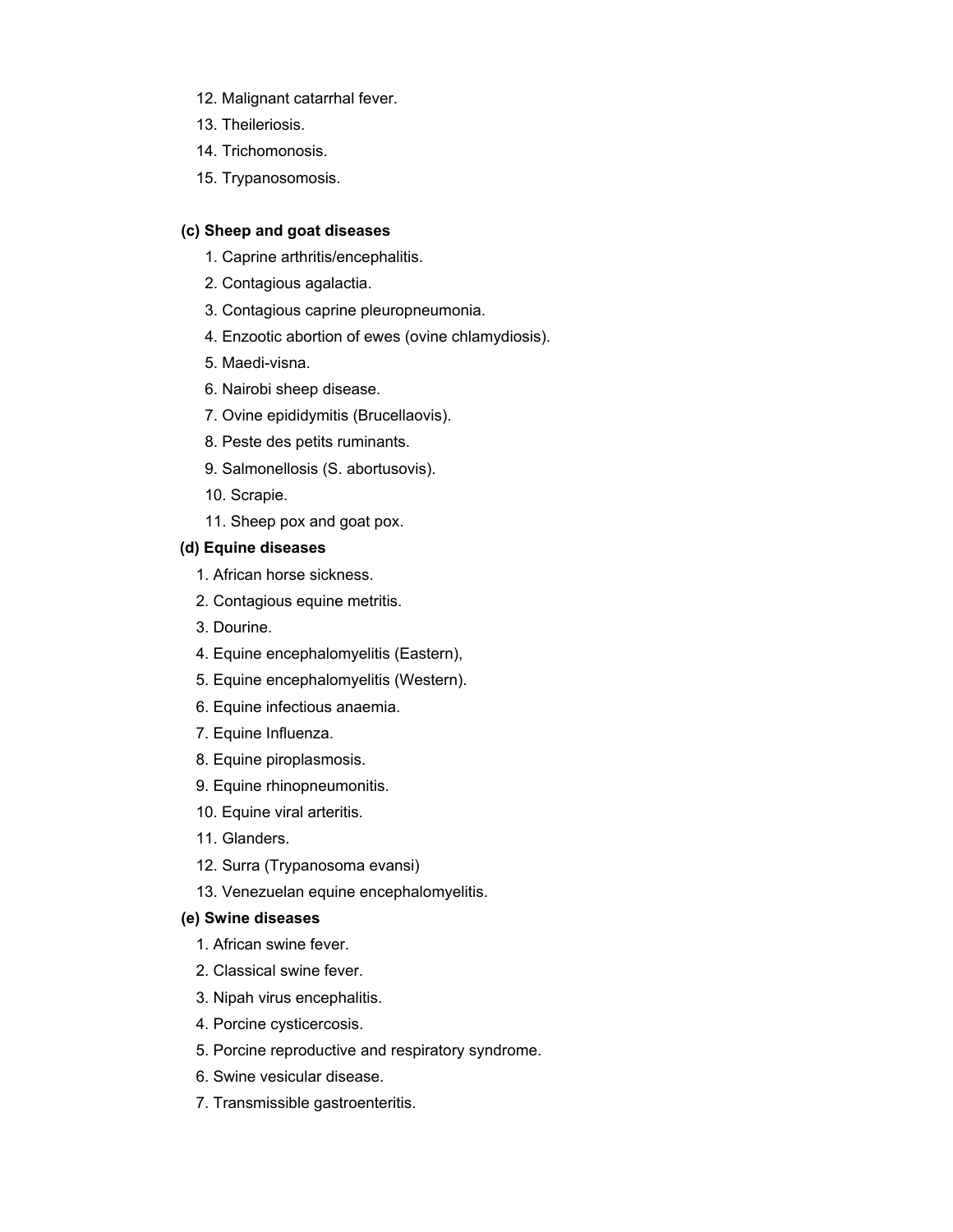# **(f) Avian diseases**

- 1. Avian chlamydiosis.
- 2. Avian infectious bronchitis.
- 3. Avian infectious laryngotracheitis.
- 4. Avian mycoplasmosis (M. gallisepticum).
- 5. Avian mycoplasmosis (M synoviae).
- 6. Duck virus hepatitis.
- 7. Fowl cholera.
- 8. Fowl typhoid.
- 9. Highly pathogenic avian influenza and low pathogenic avian influenza in poultry.
- 10. Infectious bursal disease (Gumboro disease).
- 11. Marek's disease.
- 12. Newcastle disease.
- 13. Pullorum disease.
- 14. Turkey rhinotracheitis.

# **(g) Lagomorph diseases**

- 1. Myxomatosis.
- 2. Rabbit haemorrhagic disease.

# **(h) Bee diseases**

- 1. Acarapisosis of honey bees.
- 2. American foulbrood of honey bees.
- 3. European foulbrood of honey bees.
- 4. Small hive bettle infestation (Aethina tumida).
- 5. Tropilaelaps infestation of honey bees.
- 6. Varroosis of honey bees.

### **(i) Fish diseases**

- 1. Epizootic haematopoietic necrosis.
- 2. Infectious haematopoietic necrosis.
- 3. Spring viraemia of carp.
- 4. Viral haemorrhagic septicaemia.
- 5. Infectious pancreatic necrosis.
- 6. Infectious salmon anaemia.
- 7. Epizootic ulcerative syndrome.
- 8. Bacterial kidney disease (Renibacterium salmoninarum).
- 9.Gyrodactylosis (Gyrodactylus salaris).
- 10. Red sea bream iridoviral disease.

### **(j) Mollusc diseases**

- 1. Infection with Bonamia ostreae.
- 2. infection with Bonamia exitiosa